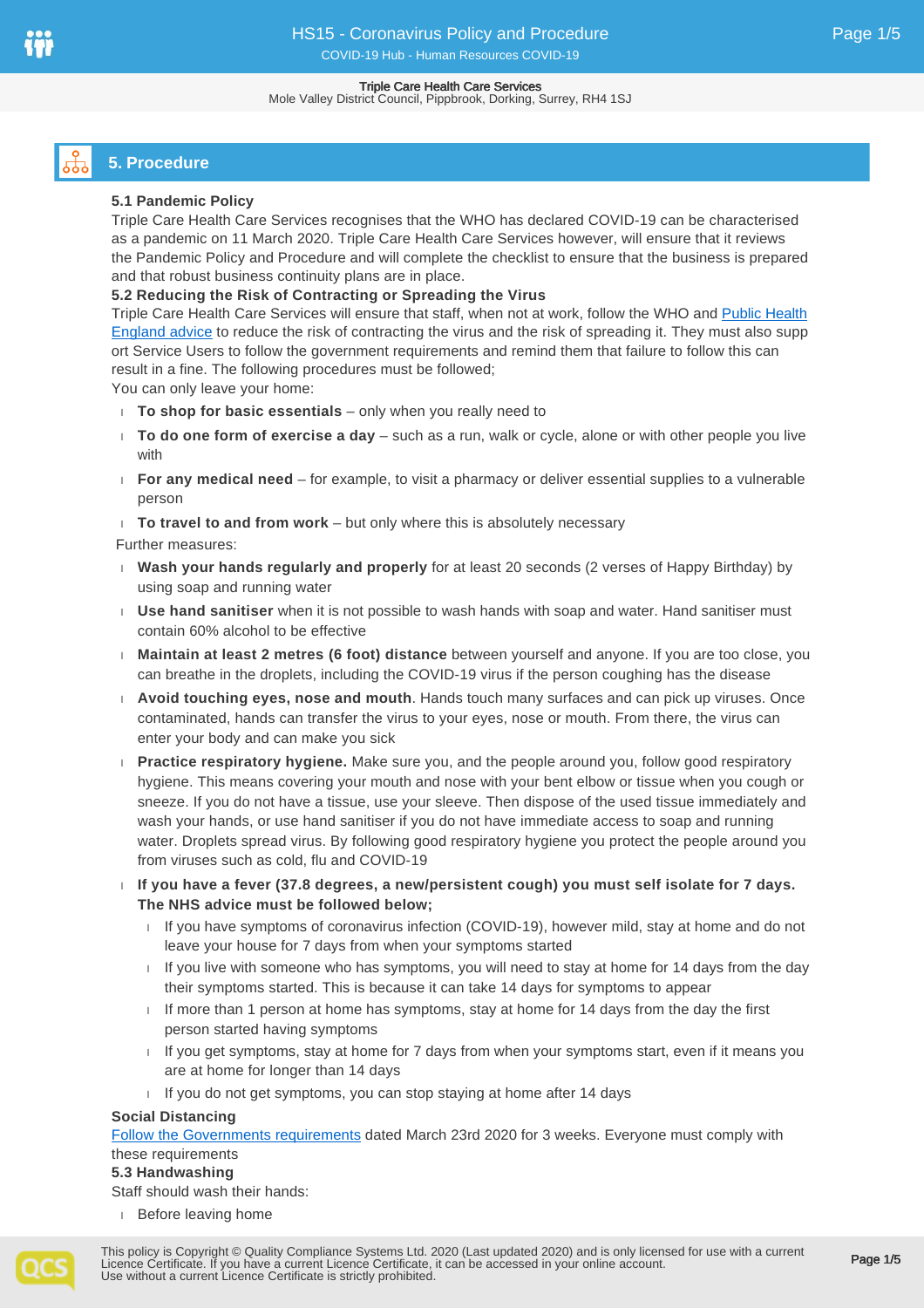- On arrival at work
- After using the toilet
- After touching pets
- After breaks and sporting activities
- Before food preparation
- After using public transport
- Before eating any food, including snacks
- Before leaving work
- On arrival at home

# **5.4 Confidentiality**

Triple Care Health Care Services will follow confidentiality and GDPR policies and procedures to ensure that the details of staff involved in caring for Service Users with suspected or confirmed COVID-19 is kept confidential. Employees should also respect each other's confidentially and take care not to inadvertently share information when using social media.

Where staff are suspected or confirmed to have contracted COVID-19, their personal details should be treated as confidential, as they would be for any other Triple Care Health Care Services Service User.

## **5.5 Safe Staffing**

In the event of an outbreak of COVID-19, where staff are moved from other areas to support work on COVID-19, assessments should be made on the ability to continue to deliver safe and effective care in the services affected. Steps should be taken to mitigate any risks resulting from staff moving to other areas. Triple Care Health Care Services will as part of pandemic preparedness assess whether any staff need additional training, support or require a DBS check.

Triple Care Health Care Services must use tools to report capacity for bed vacancies (such as the [Capacity](https://www.necsu.nhs.uk/services/system-wide-transformation/capacity-tracker)  [Tracker](https://www.necsu.nhs.uk/services/system-wide-transformation/capacity-tracker) or Care Pulse) to support system resilience where applicable as outlined in COVID-19: quidance o [n residential care provision.](https://www.gov.uk/government/publications/covid-19-residential-care-supported-living-and-home-care-guidance/covid-19-guidance-on-residential-care-provision)

## **5.6 Reducing the Risk of Stigmatization**

Stigma occurs when people negatively associate an infectious disease, such as COVID-19, with a specific population. In the case of COVID-19, there are an increasing number of reports of public stigmatization against people from areas affected by the epidemic, this means that people are being labelled, stereotyped, separated, and/or experience loss of status and discrimination because of a potential negative affiliation with the disease. Triple Care Health Care Services will ensure that staff understand the importance of preventing and addressing [social stigma](https://www.epi-win.com/sites/epiwin/files/content/attachments/2020-02-24/COVID19%20Stigma%20Guide%2024022020_1.pdf) by making sure facts are available to staff and Service Users.

# **5.7 Actions if a Service User Meets the Criteria and Displays Symptoms**

- If a Service User complains of symptoms staff must make sure;
- The Service User is safe and withdraw from the room
- They immediately wash their hands and avoid touching the face, nose, mouth or eyes
- They contact 111 for advice or 999 if an emergency (if they are seriously ill or injured or their life is at risk)
- They contact Triple Care Health Care Services as soon as possible and advise of the situation. This must be a high priority
- They do not attend any other Service Users, visit their GP or travel in the community until advice is sought
- Whilst they wait for advice from NHS 111 or an ambulance to arrive, staff should remain at least 2 metres from other people. They should avoid touching people, surfaces and objects and be advised to cover their mouth and nose with a disposable tissue when they cough or sneeze and put the tissue in a bag then throw the tissue in the bin. If they do not have any tissues available, they should cough and sneeze into the crook of their elbow
- If they need to go to the bathroom whilst waiting for medical assistance, they should use a separate bathroom if available. This will apply only to the period of time while waiting for transport to hospital

# **5.8 Action if a Member of Staff Reports Symptoms**

Triple Care Health Care Services will ensure that the member of staff self-isolates for 7 days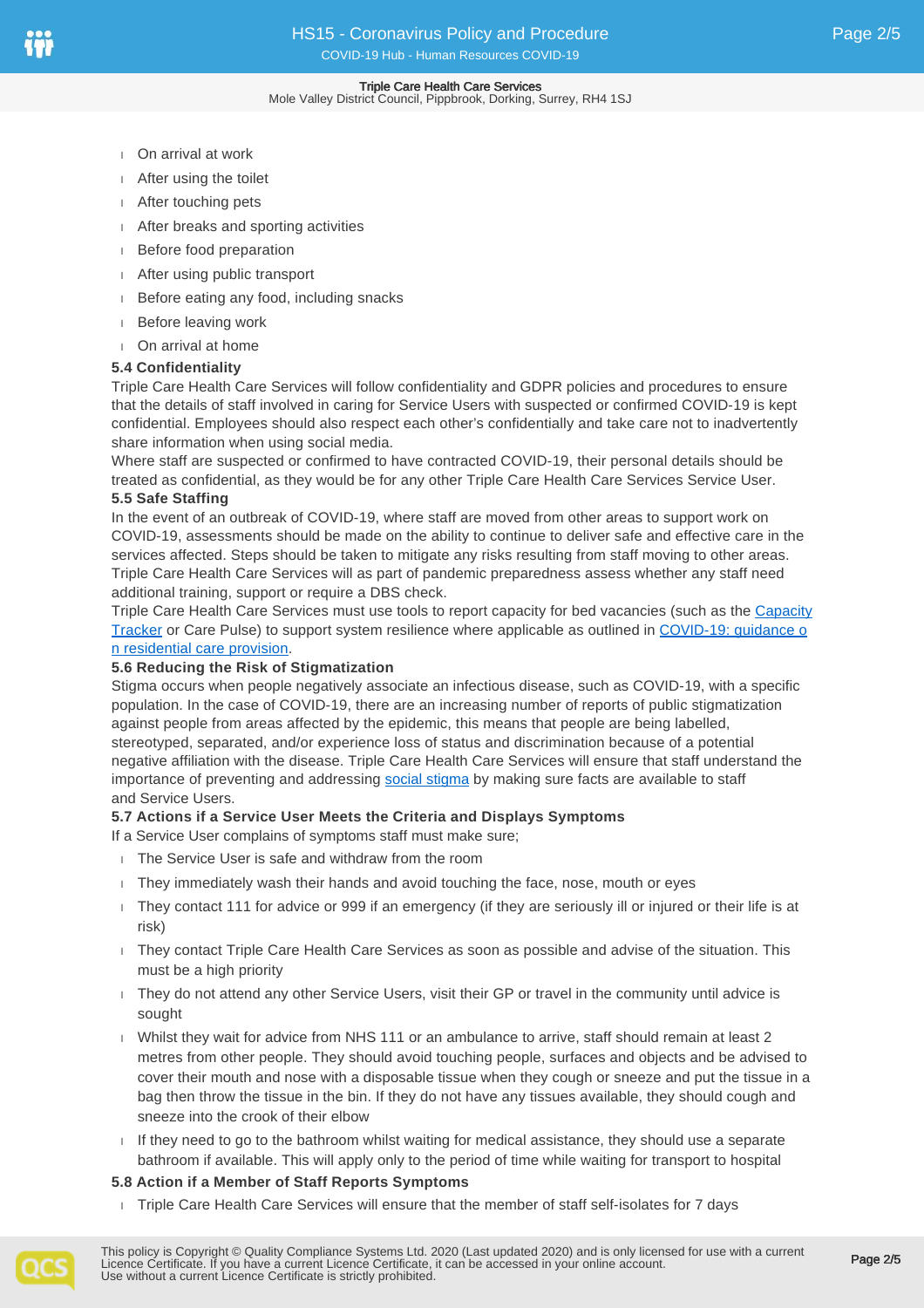If the member of staff has no symptoms they can return to work on day  $8$ 

- Triple Care Health Care Services must contact Mole Valley District Council and the local health [protection team](https://www.gov.uk/health-protection-team) for advice including whether the premises need to close and other staff self-isolate
- Advice will be given to the member of staff if they need to self-isolate and what action will need to take place for any Service Users that they may have had contact with
- Triple Care Health Care Services must ensure that confidentiality is maintained and that records are held in line with Data Protection Act requirements
- Triple Care Health Care Services should follow their Sickness Absence Policy and Procedure and ensure that it follows government guidance which states that if an employee or worker has to selfisolate, they should receive any Statutory Sick Pay (SSP) due to them.
- Triple Care Health Care Services will need to put into action the business continuity plan and liaise with Mole Valley District Council and the CQC if there are concerns about staffing

## **5.9 Isolation Notes Online**

[Isolation notes](https://111.nhs.uk/isolation-note/) will provide Triple Care Health Care Services with evidence for their employers that they have been advised to self-isolate due to coronavirus, either because they have symptoms or they live with someone who has symptoms, and so cannot work.

As isolation notes can be obtained without contacting a doctor, this will reduce the pressure on GP surgeries and prevent people needing to leave their homes.

For the first seven days off work, employees can self-certify so they do not need any evidence for Triple Care Health Care Services. After that, Triple Care Health Care Services may ask for evidence of sickness absence. Where this is related to having symptoms of coronavirus or living with someone who has symptoms, the isolation note can be used to provide evidence of the advice to self-isolate.

# **5.10 Cleaning the Office and Workplace Where There are Confirmed Cases of COVID-19**

Triple Care Health Care Services will follow Public Health England [guidance on cleaning.](https://www.gov.uk/government/publications/covid-19-decontamination-in-non-healthcare-settings/covid-19-decontamination-in-non-healthcare-settings) Coronavirus symptoms are similar to a flu-like illness and include cough, fever, or shortness of breath. Once symptomatic, all surfaces that the person has come into contact with must be cleaned including:

- All surfaces and objects which are visibly contaminated with body fluids
- All potentially contaminated high-contact areas such as toilets, door handles, telephones
- Clothing and linen used by the person should be set aside pending assessment of the person by a healthcare professional

## **5.11 Rubbish Disposal Including Tissues**

 All waste that has been in contact with the individual with symptoms, including used tissues, continence pads and other items soiled with bodily fluids, must be put in a plastic rubbish bag and tied. These bags should be placed into another bag, tied securely and kept separate from other waste within the room. This must be put aside for at least 72 hours before being disposed of as normal

#### **5.12 Raising Concerns**

Triple Care Health Care Services has effective procedures in place to allow staff to raise any concerns in relation to equipment, policies and processes for managing COVID-19 at the earliest opportunity. All staff must be aware of the Whistleblowing Policy and Procedure at Triple Care Health Care Services and be able to raise concerns without any fear and receive timely feedback on their concerns.

#### **5.13 Working from Home**

Where staff at Triple Care Health Care Services are able to work from home, and Triple Care Health Care Services has agreed to the arrangement Triple Care Health Care Services has the following expectations;

- Staff can work independently and on their own initiative
- Staff are able to motivate themselves
- Complete agreed work within set deadlines
- Staff can manage their workload effectively
- Staff can cope well under any new pressure posed by working at home
- Staff will adopt healthy work from home practices which includes compliance with Health and Safety
- Staff will maintain contact with Triple Care Health Care Services and colleagues with whom they would usually interact with
- Confidentiality will be maintained in line with the Data Protection Act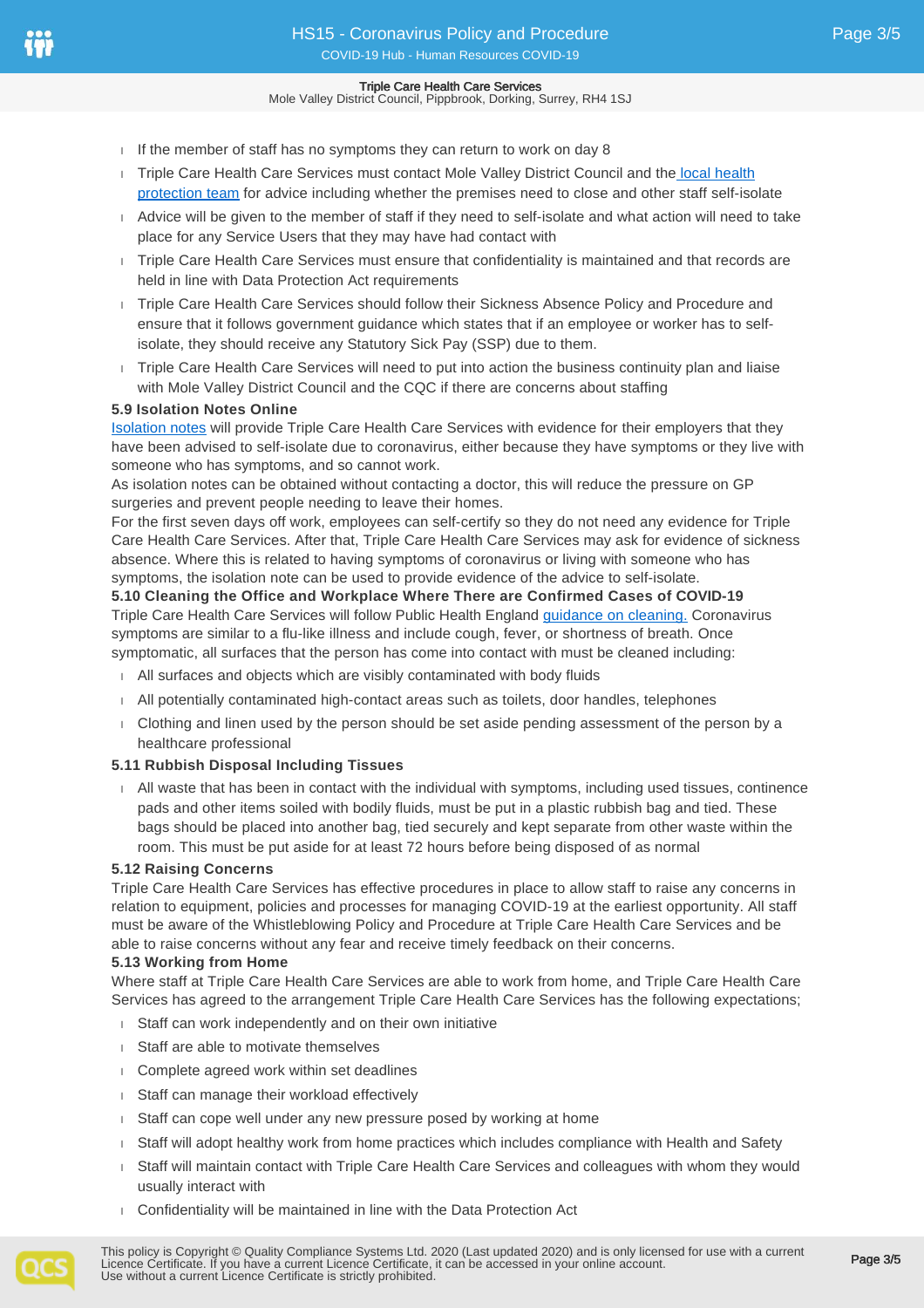- Any concerns will be raised immediately with Miss Aretha Paradza
- **Meeting with Service Users or external organisations will not take place with the employees at home** unless teleconferencing facilities are used

Triple Care Health Care Services understands during the coronavirus outbreak, that where the employee's role makes home working feasible, working from home will be supported. The decision to temporarily allow home working is not a contractual change.

Triple Care Health Care Services will investigate mechanisms to communicate effectively with staff who work from home. The free software made available by Microsoft, [Teams](https://www.microsoft.com/en-gb), to support video conferencing and calls over wi-fi is an option that can be considered.

# **5.14 Working from Home - Health and Safety Considerations**

Triple Care Health Care Services has a duty of care for all their employees, and the requirements of the health and safety legislation apply to homeworkers. Triple Care Health Care Services is responsible for carrying out a risk assessment to check whether the proposed home workplace's ventilation, temperature, lighting, space, chair, desk and computer, or any kind of workstation, and floor are suitable for the tasks the homeworker will be carrying out.

Triple Care Health Care Services is responsible for the equipment it supplies, but it is the employee's responsibility to rectify any flaws in the home highlighted by the assessment. Once the home workplace has passed the assessment, it is the employee who is responsible for keeping it that way. Triple Care Health Care Services will refer to the Home Working Policy and Procedure.

# **5.15 Visitors**

The impact of the coronavirus is far greater for people with underlying health conditions and who are elderly. Triple Care Health Care Services will monitor the changing situation. Triple Care Health Care Services will display information posters and advise anyone that is unwell to stay away. Triple Care Health Care Services will ensure that all visitors document their names and contact phone numbers should contact tracing be required. Where restrictions on visitors are made, Triple Care Health Care Services will ensure that risk assessments are in place, best interest decisions are recorded and the least restrictive option are taken and in human rights terms, this factors in the services and support supplied to Service Users by their visitors.

Triple Care Health Care Services will review any Service User who have last powers of attorney in place and ensure that any advance decisions are recorded.

## **5.16 Shielding At Risk Groups**

The Government advised on 21st March that those who are at increased risk of severe illness from coronavirus (COVID-19) must be shielded and protected. The full Public Health England guidance can be read [here](https://www.gov.uk/government/publications/guidance-on-shielding-and-protecting-extremely-vulnerable-persons-from-covid-19/guidance-on-shielding-and-protecting-extremely-vulnerable-persons-from-covid-19). Shielding is a measure to protect extremely vulnerable people by minimising interaction between those who are extremely vulnerable and others. This means that those who are extremely vulnerable should not leave their homes, and within their homes should minimise all non-essential contact with other members of their household.

- 1. Strictly avoid contact with someone who is displaying symptoms of coronavirus (COVID-19). These symptoms include high temperature and/or a new and continuous cough
- 2. Do not leave your house
- 3. Do not attend any gatherings
- 4. Do not go out for shopping, leisure or travel and, when arranging food or medication deliveries, these should be left at the door to minimise contact
- 5. Keep in touch using remote technology such as phone, Internet, and social media

People falling into this extremely vulnerable group include:

- Solid organ transplant recipients
- **People with specific cancers:**
- People with cancer who are undergoing active chemotherapy or radical radiotherapy for lung cancer
- People with cancers of the blood or bone marrow such as leukaemia, lymphoma or myeloma who are at any stage of treatment
- People having immunotherapy or other continuing antibody treatments for cancer
- People having other targeted cancer treatments which can affect the immune system, such as protein kinase inhibitors or PARP inhibitors
- $\Box$  People who have had bone marrow or stem cell transplants in the last 6 months, or who are still taking